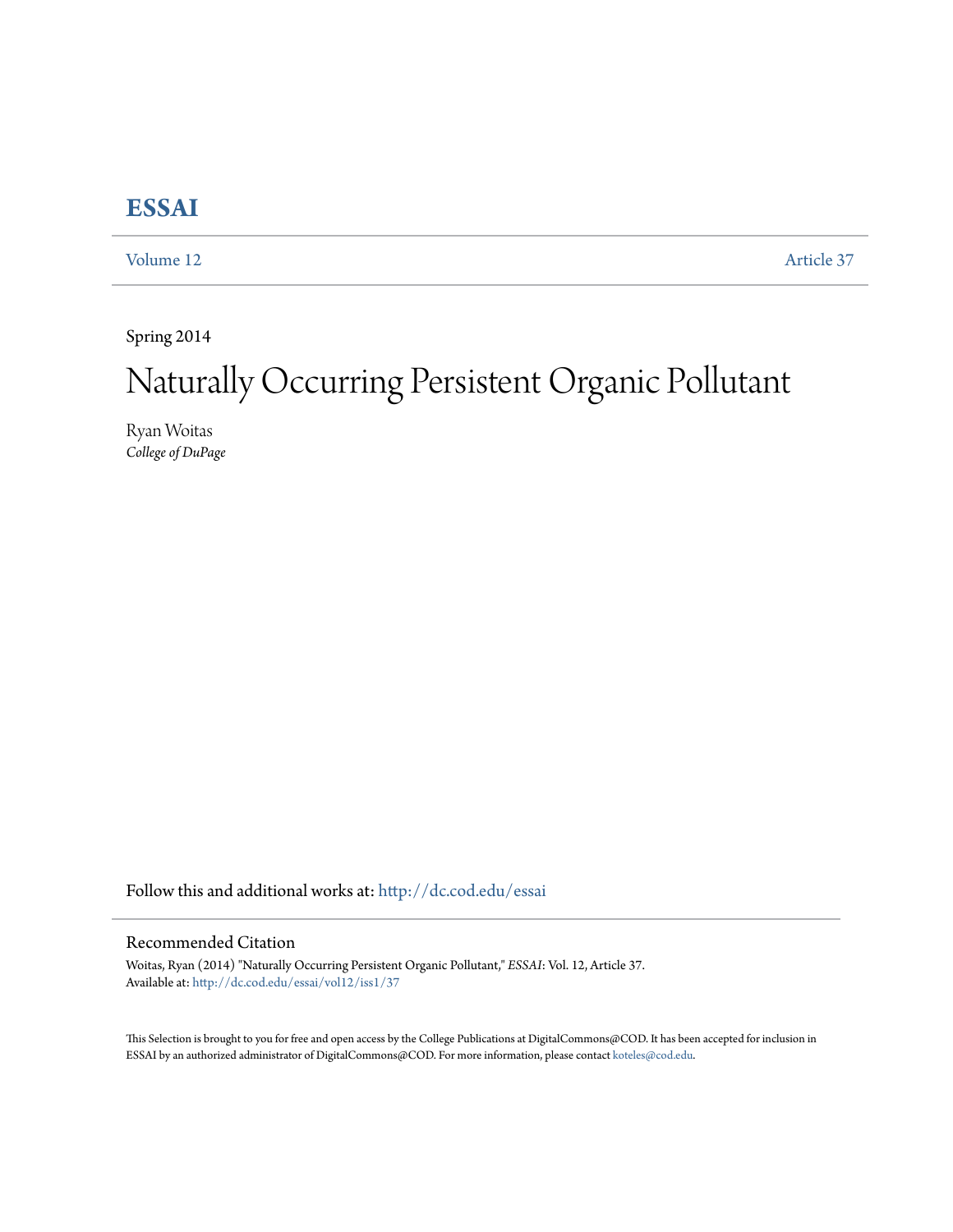Naturally Occurring Persistent Organic Pollutant

#### by Ryan Woitas

(Chemistry 1552)

ative across forests of Central and Northern Europe lives a species so vulgar, it would be hard pressed to think that such a beast could possess a certain quality that gives significant meaning to its existence. With its compact body, stubby legs, and wide head, the bristly A alive across forests of Central and Northern Europe lives a species so vulgar, it would be hard pressed to think that such a beast could possess a certain quality that gives significant meaning to its existence. With its (p-methoxytetrachlorophenol) that closely resembles persistent organic pollutants. Industrial persistent organic pollutants are halogenated molecules that are intrinsic with environmental toxicity.<sup>1</sup> First studied by chemists in 1952, drosophilin A has become part of the modern scientific community due to an alarming discovery of the potentially fatal organic compound residing in wild boar meat sold in German food markets.

Persistent organic pollutants (POPs) are not uncommon; there are theoretically reported 209 polychlorinated biphenyls (POPs) that differ from each other only by their constituents quantities, primarily the chlorine, and substitution positions. POPs are known for their hydrophobic and lipophilic desires as well as displaying attractive tendencies towards organic solids when in aqueous environments in an effort to avoid the liquid phase. What makes POPs especially harmful to mammalian body systems is the attractive nature of the toxic molecules to lipid storages, which consequently causes the chemical to remain in mammalian adipose tissue storages, indefinitely. POPs also have an affinity for traveling; POPs may enter the gas phase in certain environmental conditions, as temperatures warm, POPs are expelled into the lower atmosphere where they can travel long distances due to their resilient nature to breaking down or forming more stable compounds in the air. Such a characteristic of POPs is a cause of concern since it is possible for the toxic compounds to travel far from their origin, depositing into river beds contaminating water and aquatic life. $2$ 

Drosophilin A was the first natural chlorinated compound studied and analyzed to contain a halogenated benzene ring that was first isolated in 1952 from a basidiomycete, a fungus whose spores develop in basidia.<sup>3</sup> Basidiomycetes are the parent group of most familiar mushrooms and toadstools. Table 1 displays the minimum various species that are known to contain drosophilin A. Significance of the aforementioned discovery answers questions that arose to a group of scientists in Germany, who made an astonishing discovery while performing a routine safety inspection of a food market, specifically in the markets supply of wild boar meat. Routinely analyzed samples of wild boar meat tested positive for drosophilin A, however, since these animals are usually hunted in heavily wooded areas away from industrialization (the primary source of POPs) it became apparent that the source of drosophilin A contained within the wild boar meat was from something benign: a subspecies of basidiomycete known to be a part of the wild beasts diet.

1

<sup>&</sup>lt;sup>1</sup> de Jong, Ed et al. "Significant biogenesis of chlorinated aromatics by fungi in natural environments." *Applied and environmental microbiology* 60.1 (1994): 264-270. <sup>2</sup>

<sup>&</sup>lt;sup>2</sup> Jones, Kevin C, and P De Voogt. "Persistent organic pollutants (POPs): state of the science." *Environmental Pollution* 100.1 (1999): 209-221.

Anchel M. 1952. Identification of drosophilin A as p-methoxytetrachlorophenol. *J. Am. Chem. Soc.* 74:2943.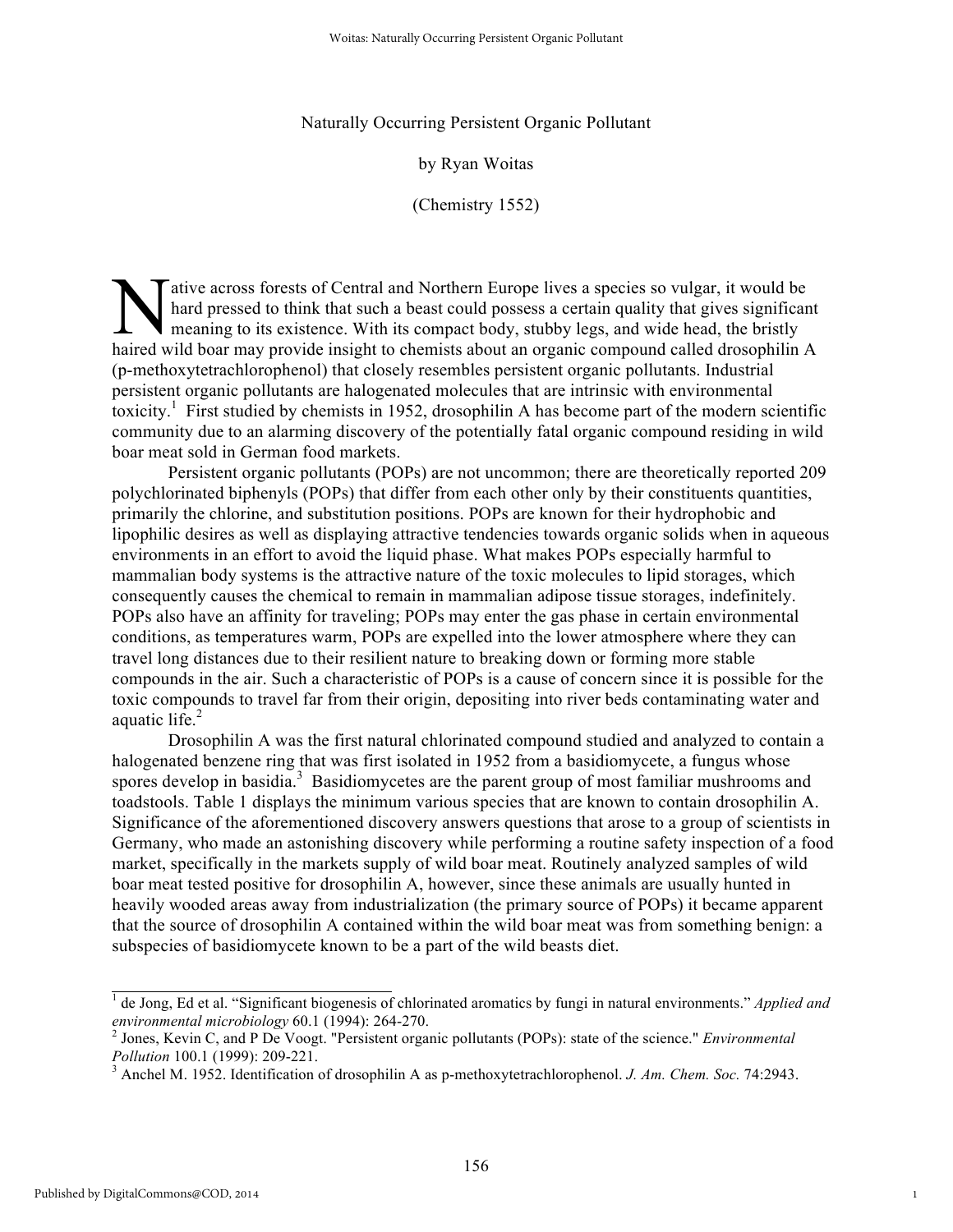

### **TABLE 1 DROSOPHILIN PRODUCTION BY BASIDIOMYCETES**

| Organism               | Drosophilin A $(mg/L)$ |
|------------------------|------------------------|
| Agaricus arvensis      | 0.500 <sup>4</sup>     |
| Bjerkandera adusta     | 0.500 <sup>4</sup>     |
| Coprinus plicatilis    | $20.0^5$               |
| Peniophora pseudeopini | 1.00 <sup>4</sup>      |
| Phellinus fastuosus    | $15.7^{48.6}$          |
| Psathyrella subatrata  | $3.20^{7}$             |

The significance of the German scientists' discovery centers on the fact that most knowledge of POPs' environmental impacts deal primarily with amphibious habitats; scientists hope to shed light on the continental behavior of POPs through further analysation of the samples of drosophilin A collected from the market boar meat. The team of German Scientists proliferating the investigation of wild boar meat contamination is being led by Walter Vetter and his technical assistant Katja Lehnert at the University of Hohenheim, one of Germany's top-tier universities. Analytical techniques used by Vetter and his team are known for producing incredibly accurate results: gas chromatography and mass spectrometry, which helped the scientists confirm that the potentially toxic compound collected from the German markets boar meat was indeed drosophilin A. Although Vetter and his colleagues cannot pinpoint the exact species of basidiomycete ingested by the wild boar, Vetter is certain that the boar acquired drosophilin A from consuming mushrooms as long term data suggest, based on the fact that there are numerous mushroom species that can house the chemical organic compound that are known to be consumed by wild boar.

Drosophilin A closely resembles a POP, known toxic industrial chemicals. What Walter Vetter hopes to achieve is an understanding of the effects of drosophilin A on humans, because an apparent risk will initiate recourse to prevent harm to individuals that consume wild boar meat even if it's (consumed) sparingly, since the intrinsic ability of POPs to remain in adipose storages. However, Vetter and his team are hoping to discover that the wild boar has developed a defense against the compounds undesirable effects along with coming up with an answer to the question, why do species of basidiomycetes contain the toxic compound in the first place? Chemist Gordon W. Gribble of Dartmouth College stated, "If the compound (drosophilin A) turns out to be nontoxic to

<sup>&</sup>lt;sup>4</sup> Teunissen PJM, Swarts HJ, Field JA. 1997. Screening of ligninolytic basidiomycetes for the production of Drosophilin A (tetrachloro-4-methoxyphenol) and Drosophilin A methyl ether (tetrachloro-1,4-dimethoxybenzene). *Appl. Microbiol. Biotechnol.* In press.

Bastian W. 1985. *Vergleichende Untersuchungen zum Sekunda ̈rstoffwechsel an Coprophilen und Erdoder Holzbewohnende Basidiomyceten.* PhD thesis. Univ. Kaiserslautern, Germany (In German).

Singh P, Rangaswami S. 1966. Occurrence of O-methyl-drosophilin A in *Fomes fastuosus* Lev. *Tetrahedron Lett.*  11:1229–31. <sup>7</sup>

Kavanagh F, Hervey A, Robbins WJ. 1952. Antibiotic substances from basidiomycetes. IX. *Drosophila subarata*  (Batsch:Fr) Quel. *Proc. Natl. Acad. Sci. USA* 38:555–60.